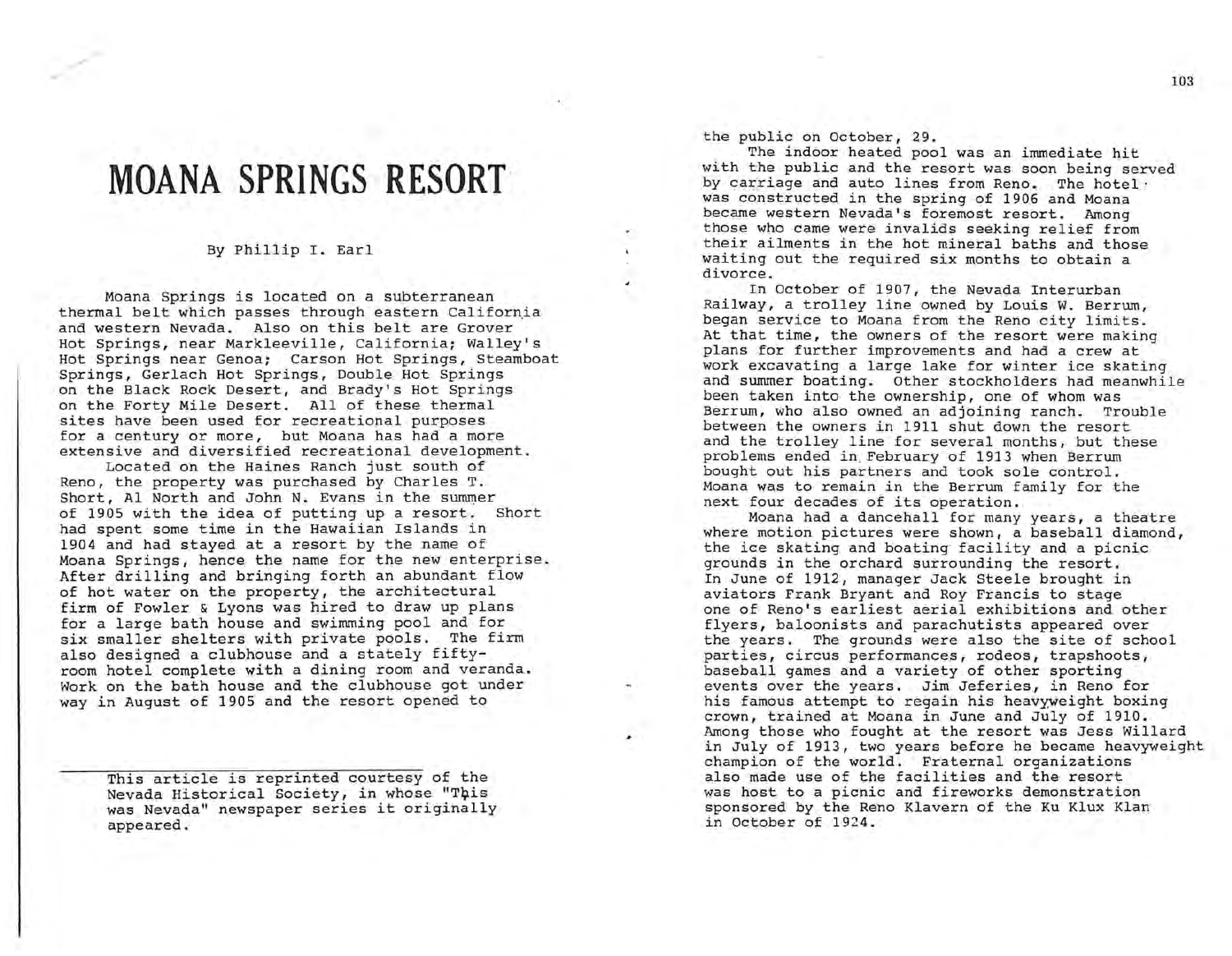

Photo: Nevada Historical Society

Moana had its ups and downs over the years, but remained in the Berrum family. Louis Berrum died in 1938, but his wife and son, Louis Jr., continued the resort for another twenty years. In the late 1940's Louis Jr. began to promote baseball and Moana is today the home of the Reno Silver Sox. The City of Reno purchased the resort property in 1956 and the remaining buildings were demolished in December of 1957 to make way for the presentday recreational complex which occupies the site today.